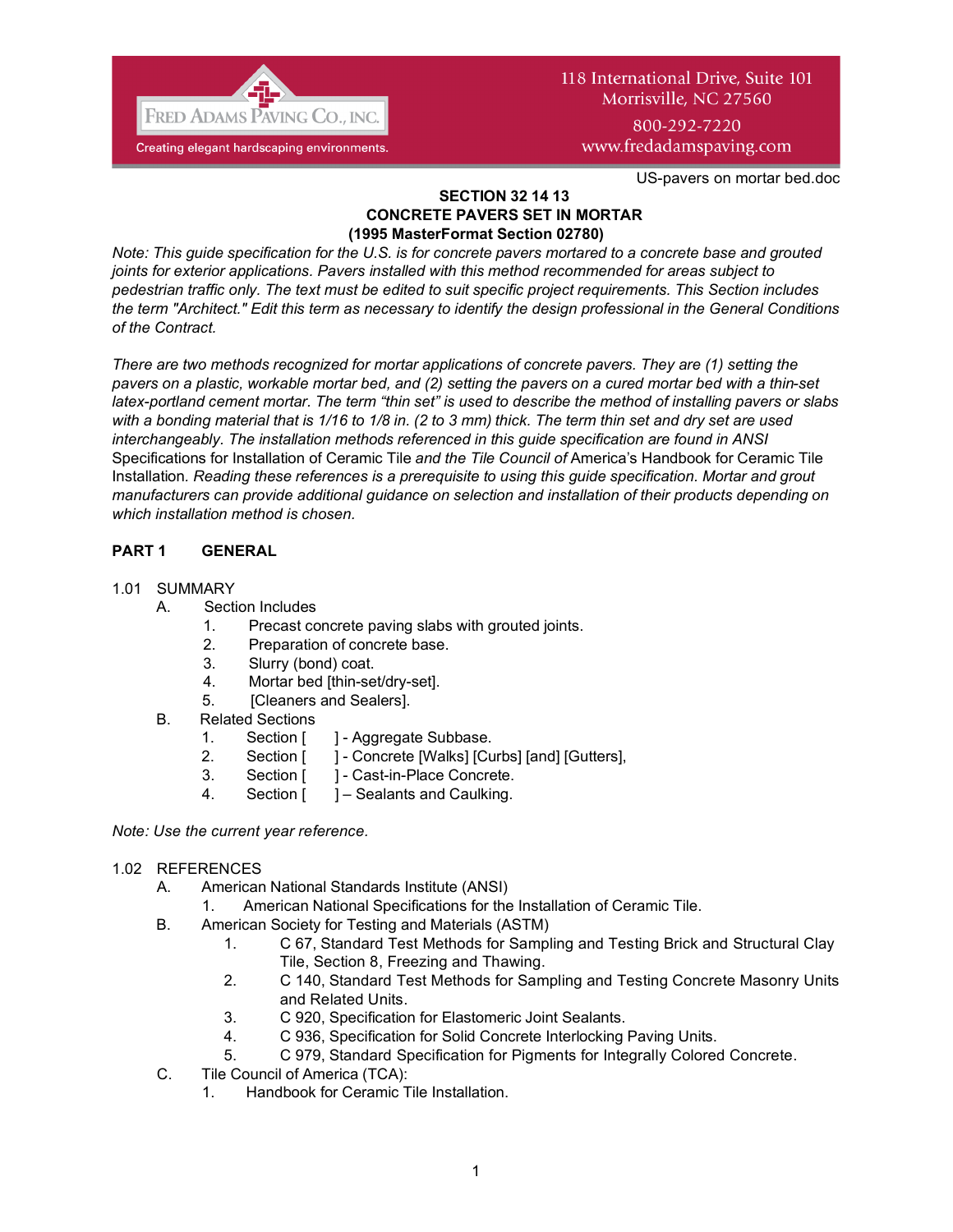

# 118 International Drive, Suite 101 Morrisville, NC 27560 800-292-7220 www.fredadamspaving.com

US-pavers on mortar bed.doc

## 1.03 QUALITY ASSURANCE

- A. Installer Qualifications: Engage an experienced installer who has successfully completed mortar set unit paver installations similar in design, material, and extent indicated for this Project.
- B. Single-source Responsibility: Obtain each color, type, and variety of unit paving, joint materials and setting materials from single sources with resources to provide products and materials of consistent quality, appearance and physical properties without delaying progress of the Work.
- C. Field-constructed Mock-up: Prior to installation of pavers, erect mock-up(s) for each form and pattern of unit paver required. Build mock-up(s) using materials, base construction, expansion joints, and special features for contiguous work, as indicated for final unit of Work.

## 1.04 SUBMITTALS

- A. In accordance with Conditions of the Contract and Division 1 Submittal Procedures Section.
- B. Manufacturer's drawings and details: Indicate perimeter conditions, relationship to adjoining materials and assemblies, [expansion and control joints,] concrete paver [layout,] [patterns,] [color arrangement,] installation [and setting] details.
- C. Mortar color samples that indicate the extremes of color variation expected in the finished installation.
- D. Concrete pavers:
	- 1. [Four] representative full-size samples of each paver type, thickness, color, finish that indicate the range of color variation and texture expected in the finished installation. Color(s) selected by [Architect] [Engineer] [Landscape Architect] [Owner] from manufacturer's available colors.
	- 2. Accepted samples become the standard of acceptance for the work.
	- 3. Test results from an independent testing laboratory for compliance of paving unit requirements to ASTM C 936.
	- 4. Manufacturer's certification of concrete pavers by ICPI as having met applicable ASTM standards.
	- 5. Manufacturer's catalog product data, installation instructions, and material safety data sheets for the safe handling of the specified materials and products.
- E. Paver Installation Subcontractor:
	- 1. A copy of Subcontractor's current certificate from the Interlocking Concrete Pavement Institute Concrete Paver Installer Certification program.
	- 2. Job references from projects of a similar size and complexity. Provide Owner/Client/General Contractor names, postal address, phone, fax, and email address.

# 1.05 QUALITY ASSURANCE

- A. Paving Subcontractor Qualifications:
	- 1. Utilize an installer having successfully completed concrete paver installation similar in design, material, and extent indicated on this project.
	- 2. Utilize an installer holding a current certificate from the Interlocking Concrete Pavement Institute Concrete Paver Installer Certification program.
- B. Regulatory Requirements and Approvals: [Specify applicable licensing, bonding or other requirements of regulatory agencies.].
- C. Mock-Ups:
	- 1. Install a 7 ft x 7 ft  $(2 \times 2 \text{ m})$  paver area.
	- 2. Use this area to determine surcharge of the mortar bed, joint sizes, lines, laying pattern(s), color(s), and texture of the job.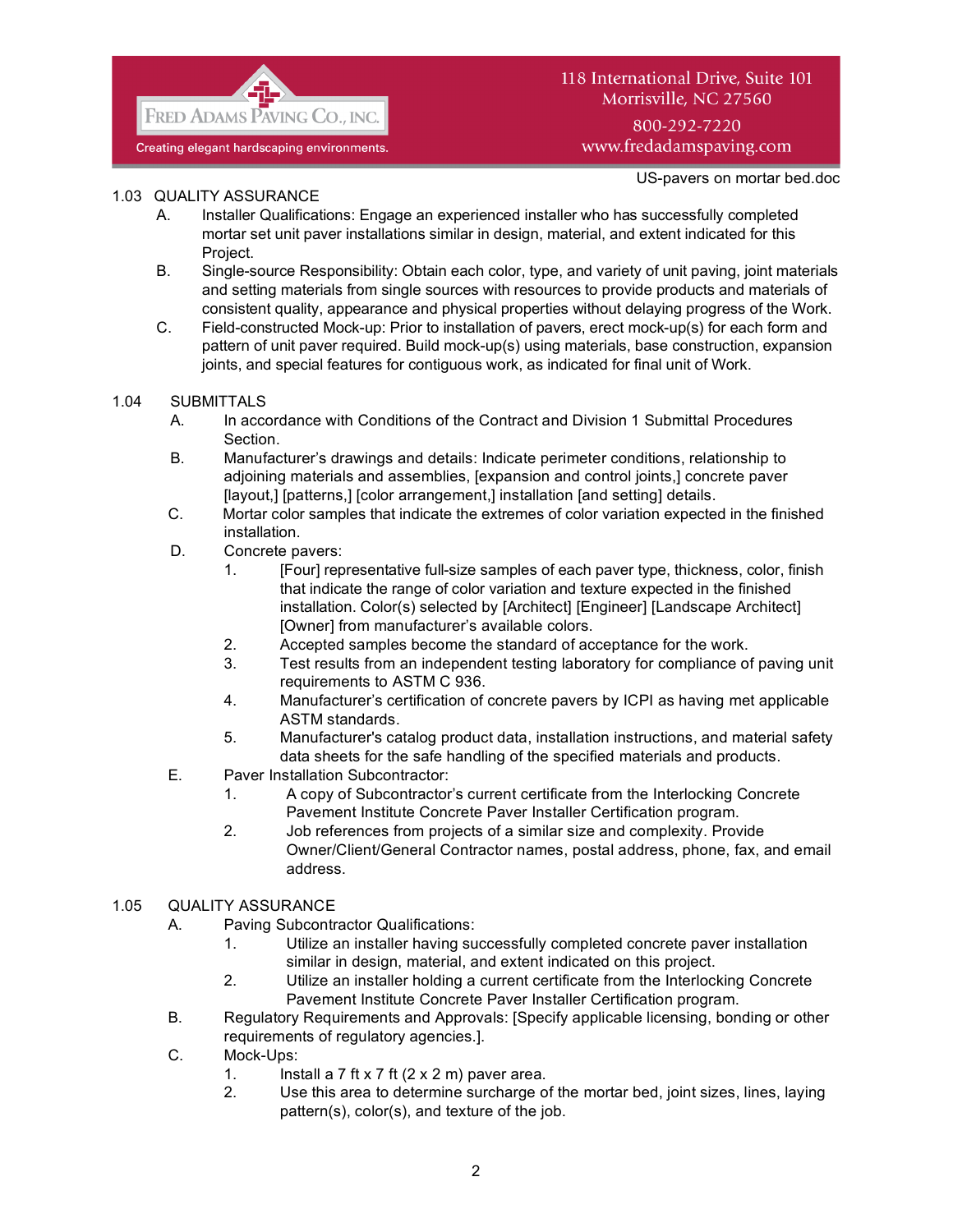

# 118 International Drive, Suite 101 Morrisville, NC 27560

800-292-7220 www.fredadamspaving.com

US-pavers on mortar bed.doc

- 3. This area will be used as the standard by which the work will be judged.
- 4. Subject to acceptance by owner, mock-up may be retained as part of finished work.
- 6. If mock-up is not retained, remove and properly dispose of mock-up.
- 1.05 DELIVERY, STORAGE & HANDLING
	- A. General: Comply with Division 1 Product Requirement Section.
	- B. Comply with manufacturer's ordering instructions and lead-time requirements to avoid construction delays.
	- C. Delivery: Deliver materials in manufacturer's original, unopened, undamaged containers packaging with identification labels intact.
		- 1. Coordinate delivery and paving schedule to minimize interference with normal use of buildings adjacent to paving.
		- 2. Deliver concrete pavers to the site in steel banded, plastic banded or plastic wrapped packaging capable of transfer by forklift or clamp lift.
		- 3. Unload pavers at job site in such a manner that no damage occurs to the product.
	- D. Storage and Protection: Store materials protected such that they are kept free from mud, dirt, and other foreign materials. [Store concrete paver cleaners and sealers per manufacturer's instructions.]
		- 1. Cover mortar sand with waterproof covering if needed to prevent exposure to rainfall or removal by wind. Secure the covering in place.
		- 2. Protect cementitious materials from moisture and freezing temperatures. Store in a dry location.
- 1.06 PROJECT/SITE CONDITIONS
	- A. Environmental Requirements:
		- 1. Do not install in rain or snow.
		- 2. Do not install over when outside temperature is below  $45^{\circ}$  F ( $5^{\circ}$  C).
- 1.07 MAINTENANCE
	- A. Extra Materials: Provide [Specify area] [Specify percentage.] additional material for use by owner for maintenance and repair.
	- B. Pavers shall be from the same production run as installed materials.

# **PART 2 PRODUCTS**

#### 2.01 CONCRETE PAVERS

*Note: Concrete pavers may have spacer bars on each unit. They are highly recommended for mechanically installed pavers. Manually installed pavers may be installed with or without spacer bars.*

- A. Manufacturer: [Specify ICPI member manufacturer name.].
	- 1. Contact: [Specify ICPI member manufacturer contact information.].
- B. Interlocking Concrete Paver Units, including the following:
	- 1. Paver Type: [Specify name of product group, family, series, etc.].
		- a. Material Standard: Comply with material standards in ASTM C 936.
		- b. Color [and finish]: [Specify color.] [Specify finish].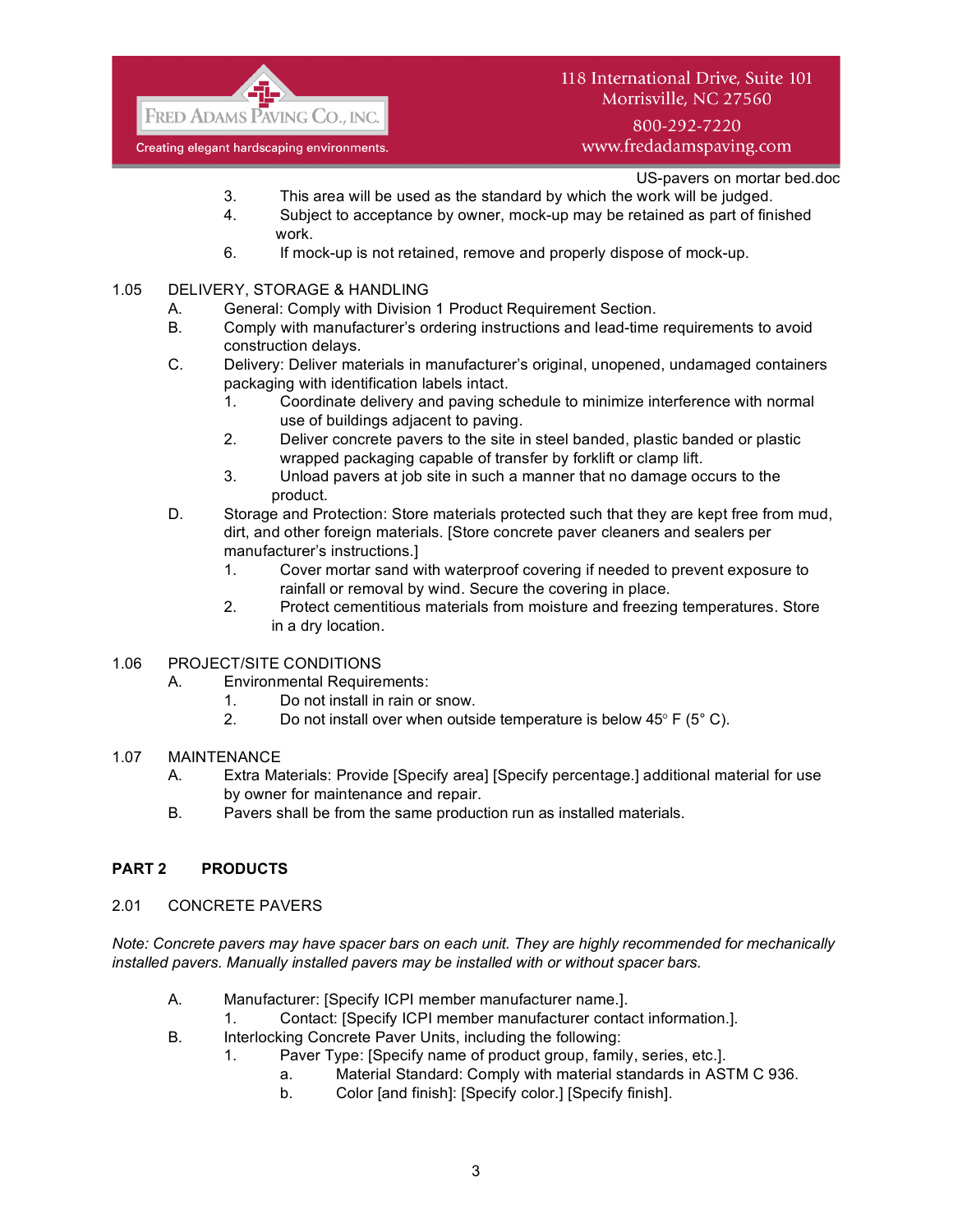

800-292-7220 www.fredadamspaving.com

US-pavers on mortar bed.doc

- c. Color Pigment Material Standard: Comply with ASTM C 979.
- d. Size: [Specify.] inches [({Specify.}mm)] x [Specify.] inches  $[(\text{Specify.}\}m m)] \times [\text{Specify.}]$  inches  $[(\text{Specify.}\}m m)]$  thick.

*Note: If 3 1/8 in. (80 mm) thick pavers are specified, their compressive strength test results per ASTM C 140 should be adjusted by multiplying by 1.18 to equate the results to that from 2 3/8 in. (60 mm) thick pavers.*

- e. Average Compressive Strength (C140): 8000 psi (55 MPa) with no individual unit under 7200 psi (50 MPa).
- f. Average Water Absorption (ASTM C 140): 5% with no unit greater than 7%.
- g. Freeze/Thaw Resistance (ASTM C 67): Resistant to 50 freeze/thaw cycles with no greater than 1% loss of material. Freeze-thaw testing requirements shall be waived for applications not exposed to freezing conditions.

## 2.02 PRODUCT SUBSTITUTIONS

A. Substitutions: No substitutions permitted.

## 2.03 MORTAR

*Note: Verify the compatibility of the selected mortar with the pavers before proceeding with mortaring. Consult with the mortar manufacturer's representative for recommendations.*

A. Mortar bed or thin-set mortar: Meets ANSI A118.4, Specifications for latex-portland cement mortar.

*Note: Use epoxy mortars when application is subject to freeze-thaw conditions or deicing salts.*

A. [Epoxy mortar: Meets ANSI 118.3, Specifications for chemical resistant, water cleanable tile- setting, and-tile grouting epoxy and water cleanable tile-setting epoxy adhesive.]

#### 2.04 GROUT

*Note: Verify the compatibility of the selected pigmented grout with the pavers before proceeding with the grouting. Consult with the grout manufacturer's representative for recommendations.*

A. Meets ANSI 118.7, polymer modified cement grouts for tile installation.

*Note: Use epoxy grouts in when application is subject to freeze-thaw conditions and deicing salts.*

- A. [Meets ANSI 118.3, Specifications for chemical resistant, water cleanable tile- setting, and-tile grouting epoxy and water cleanable tile-setting epoxy adhesive.]
- B. Grout colors: selected by the Architect from the manufacturer's complete color range.
- C. Acceptance of grout products is subject to the approval of both the Architect and the paver manufacturer prior to bid closing.

#### 2.05 ACCESSORIES

A. Water: Potable and free from minerals or other materials that are detrimental to mortar and grout mixes.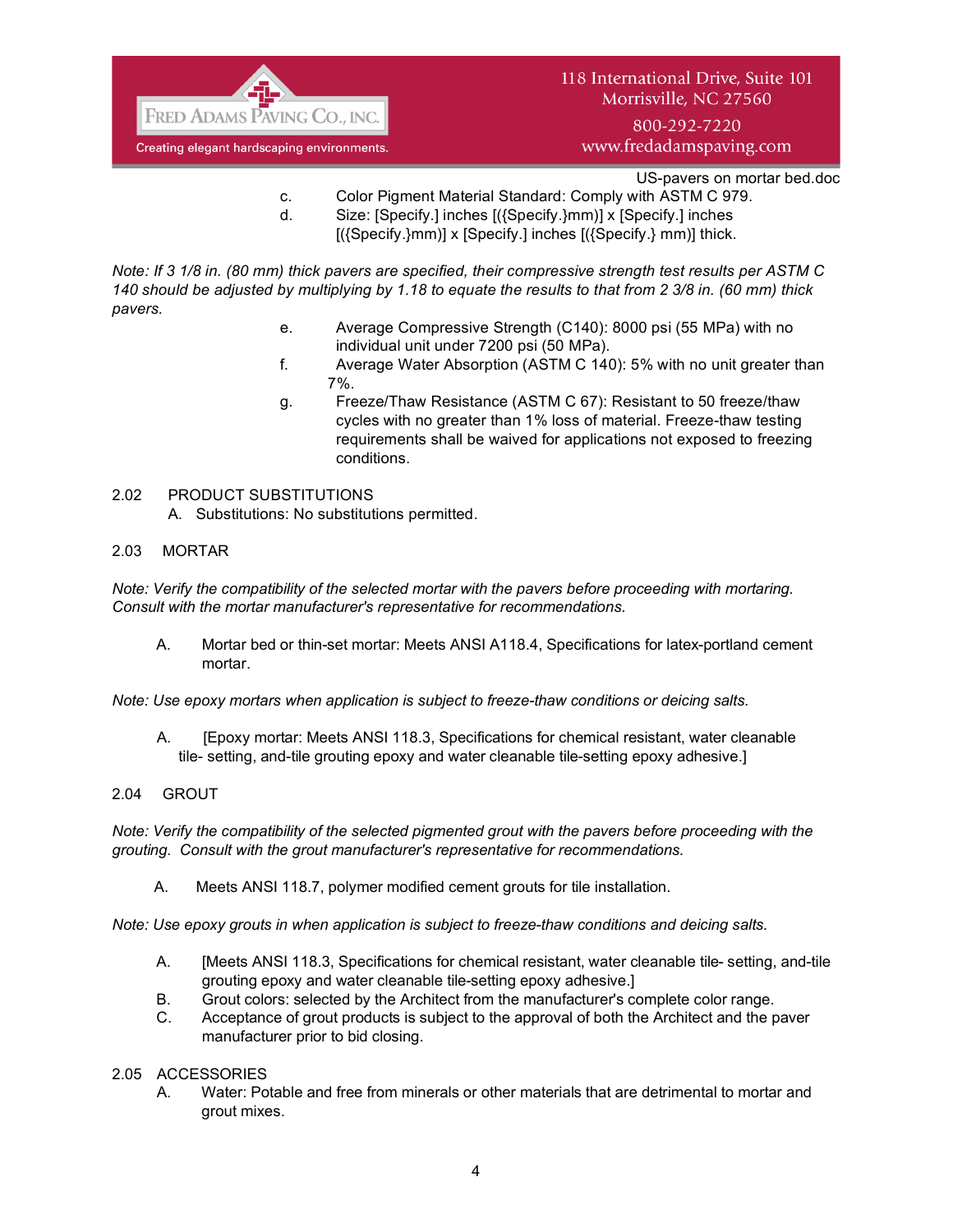

www.fredadamspaving.com

US-pavers on mortar bed.doc

- B. Primer: As recommended by the mortar material manufacturer.
- C. Sealant [and backing materials]: Conforming to ASTM C 920 as specified in Section [ ].
- D. Mixes: Prepare pre-mix materials in accordance with manufacturer's written instructions.
- E. Edge Restraints: Provide edge restraints installed around the perimeter of all interlocking concrete paving unit areas as follows:
	- 1. Manufacturer: [Specify manufacturer.].
	- 2. Material: [Plastic] [Concrete] [Aluminum] [Steel] [Pre-cast concrete] [Cut stone] [Concrete].
	- 3. Material Standard: [Specify material standard.].

#### *Note: Delete article below if cleaners and sealers are not specified.*

- F. [Cleaners] [Sealers]
	- 1. Material Type and Description: [Specify material type and description.].
	- 2. Material Standard: [Specify material standard.].
	- 3. Manufacturer: [Specify manufacturer.].

## **PART 3 EXECUTION**

- 3.01 ACCEPTABLE INSTALLERS
	- A. [Specify acceptable paving subcontractors.].

*Note: The elevations and surface tolerance of the base determine the final surface elevations of concrete pavers. The paver installation contractor cannot correct deficiencies in the base surface with additional mortar bedding or by other means. Therefore, the surface elevations of the base should be checked and accepted by the General Contractor or designated party, with written certification to the paving subcontractor, prior to placing mortar and concrete pavers.*

#### 3.02 EXAMINATION

- A. Inspect areas and conditions under which work is to be performed and notify the Architect in writing of conditions detrimental to the proper and timely completion of the work.
- B. Verify that concrete base is sloped for drainage and is free of standing water, dust, oil, grease, paint, wax, curing compounds, primer, sealers, form release agents, or any deleterious substances and debris which may prevent or reduce bonding. [Conduct moisture tests to verify that concrete surfaces are completely cured, free from hydrostatic pressure and having a moisture content of less than 5%.]
- C. Verify that grout materials can be cleaned from pavers, or provide coating to pavers to facilitate removal of grout materials.
- D. Do not proceed with the work until unsatisfactory conditions have been corrected corrected by the General Contractor or designated subcontractor to the satisfaction of the installer [and surfaces and conditions comply with the applicable requirements of ANSI A-108.1].

#### 3.03 PREPARATION

- A. Completely remove loose particles and debris from surface of concrete base. This may require mechanical grinding and scarifying of the surface.
- B. Neutralize any trace of strong acid or alkali from the substrate prior to mortar application.
- C. If leveling of the concrete surface is necessary, apply latex Portland cement mortar surface leveling materials to the surface of the substrate to bring the surface to a true, even plane.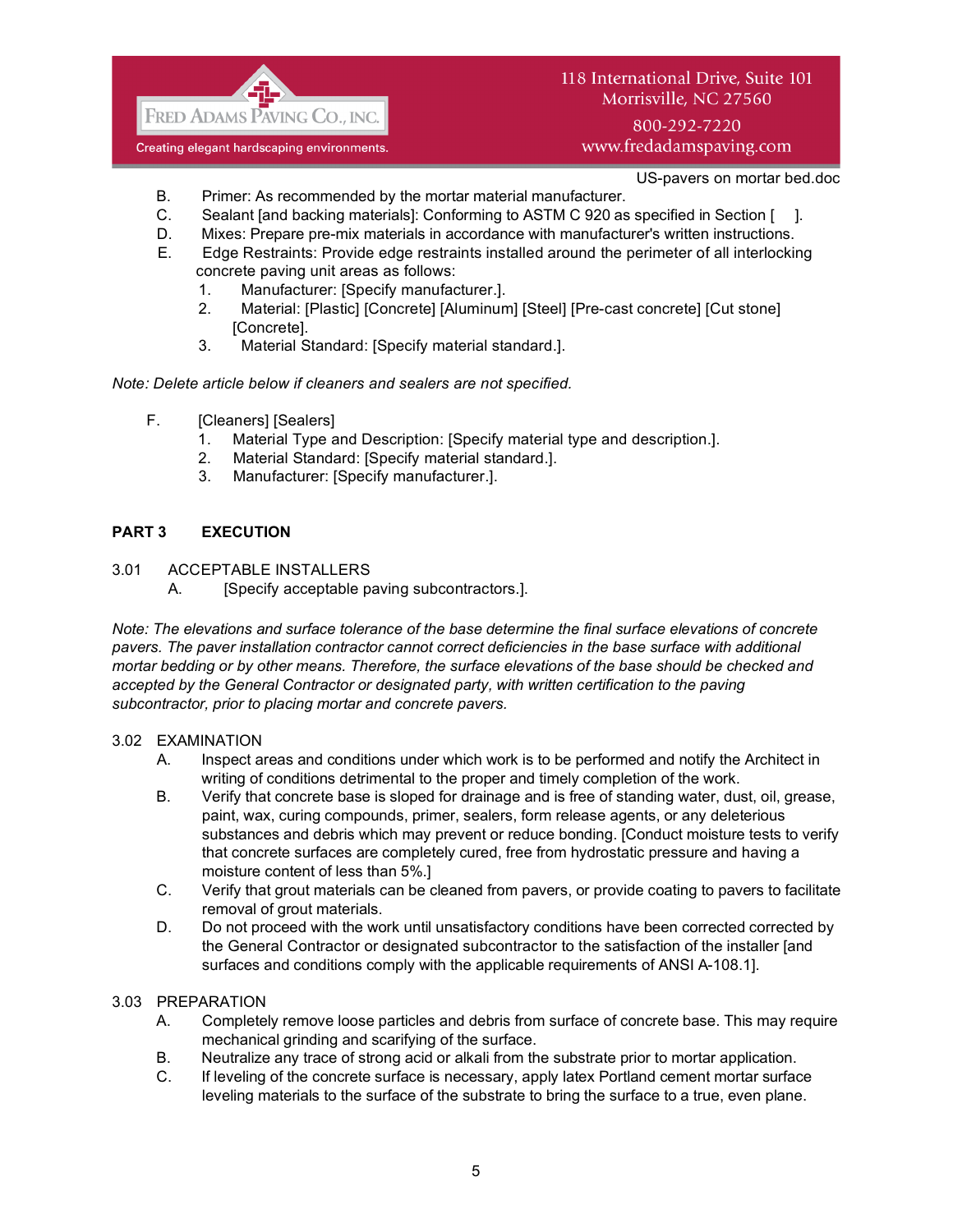

US-pavers on mortar bed.doc

Allow mortar-leveling materials to set prior to installation.

- D. Surface to receive [slurry coat and] mortar shall have a tolerance of  $\pm 1/4$  in. (6 mm) over 10 ft (3 m) for normal mortar setting bed applications and  $\pm 1/8$  in. (3 mm) over 10 ft (3 m) for thin set mortar setting bed applications.
- 3.04 INSTALLATION
	- A. Moisten concrete base and apply slurry bond coat to concrete base per manufacturer's directions.
	- B. Mix and apply mortar setting bed material in accordance with the manufacturer's instructions. Spread mortar in quantities that will remain plastic and workable during installation of pavers.

*Note: Finishing the surface of a mortar bed or thin-set mortar typically involves placing a skim coat with a flat trowel on one pass and returning with a pass of the notched side of the trowel. Pavers are placed with a slight twisting motion to help ensure adhesion of the mortar to the bottom of the paver. Each paver is tapped with a rubber mallet to further bed each into the mortar. An occasional paver should be lifted after this process to be sure there is full coverage of the mortar against the bottom of the paver. Larger pavers or paving slabs may require back buttering with a skim coat of mortar to help ensure complete adhesion to the mortar bedding.*

- C. Moisten the bottoms of the pavers prior to placing on mortar or thin-set materials.
- D. Lay pavers in pattern(s) on mortar bed as indicated on the drawings. Saw cut pavers as required with a masonry saw. Cut perimeter units no less than [1/4] of full size units. Do not install stained, chipped, cracked, or broken pavers.

# *Note: Maximum recommended joint width is 3/8 in. (10 mm).*

- E. Maintain [3/8] in. ([10 mm]) wide joints.
- F. Joints shall be uniform and straight in all both directions as indicated on the drawings.
- G. Lippage: maintain no greater than 1/16 in. (1.5 mm) height difference between adjacent pavers.
- H. Follow manufacturer's recommended times for setting mortar to cure before grouting.
- I. Maintain clean surfaces and joints prior to applying grout.
- J. Grout joints in accordance with ANSI A108.10.

# 3.05 EXPANSION AND CONTROL JOINTS

- A. Locate and obtain the approval of the Architect before commencing the installation.
- B. In accordance with TCA Detail No. EJ171, Handbook for Ceramic Tile Installation.
	- 1. Provide [at maximum 12 ft (3.6 m) on center in each direction] [as indicated on the drawings].
	- 2. Provide where dissimilar materials contact the pavers including walls, columns, and curbs.
	- 3. Carry completely through the assembly to surface.
	- 4. Keep clear of mortar setting materials and grout.
	- 5. Apply backer materials and sealant in joints as specified in Section [ ].

*Note: Cleaning and sealing may be required for some applications. See ICPI Tech Spec 5, Cleaning and* Sealing Interlocking Concrete Pavements *for guidance on when to clean and seal the paver surface. Delete article below if cleaners and sealers are not applied.*

# 3.06 [CLEANING] [SEALING]

A. [Clean] [Seal] concrete pavers in accordance with the manufacturer's written